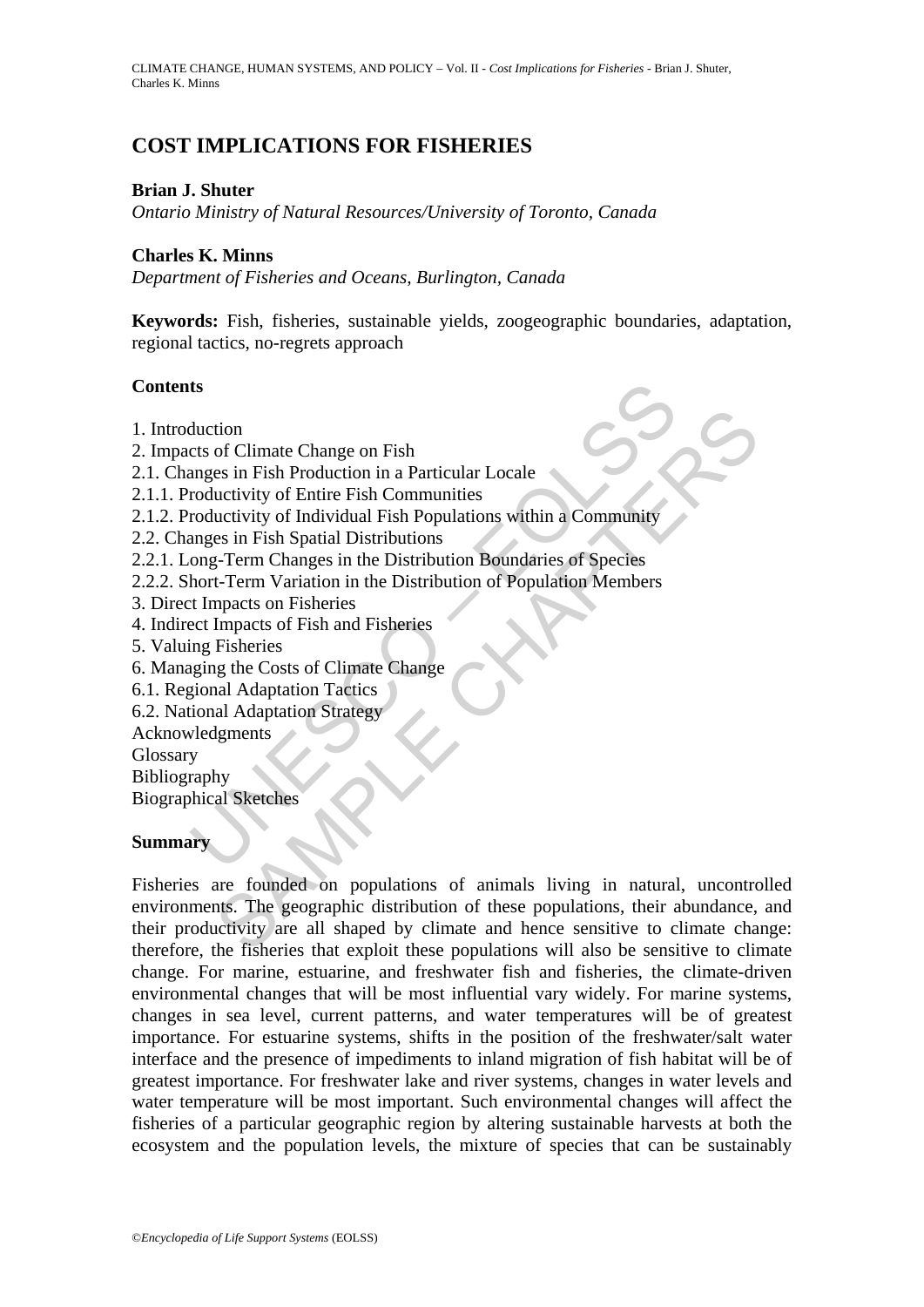harvested, the location of profitable fishing grounds, and the efficiency of some fishing gear. Economic impacts will vary regionally, depending on regional differences in both the kind of aquatic system supporting fisheries, and the kind of fisheries (i.e. commercial, recreational, subsistence) that are supported. In Canada, impacts on total fish harvest will be dominated by changes in the Atlantic marine ecosystems that support major commercial fisheries, while impacts on total dollars invested in fisheries will be dominated by changes in the inland freshwater ecosystems that support major recreational fisheries. Particularly in freshwater systems, indirect impacts of climate change, arising from adaptation in other economic sectors to fresh water shortages, may have a greater influence on fisheries than do direct impacts. This has a positive aspect: such indirect impacts can be managed or mitigated through an adaptation strategy that uses flexible tactics to allow for regional diversity under a set of national principles that ensures overall consistency. Implementation of a regionally diverse, "no-regrets" approach to managing adaptation to climate change should be founded on the principle of applying best available science to forecast changes and to identify effective adaptive actions. This requires ongoing support of programs aimed at measuring the current direction and pace of climate change, and support of new research in climate science and the role of climate in shaping the character of renewable resources.

# **1. Introduction**

xible tactics to allow for regional diversity under a set of national<br>orginal consistency. Implementation of a regionally diverses<br>time to to managing adaptation to climate change should be founded c<br>ing best available sci From Constance). Impediation of a regional process of parameterisation of a regional process consumption to climate change should be founded on the prince best available science to forceast changes and to identify effecti Fisheries exist to harvest organisms that spend their entire lives in water. Most of these organisms are poikliotherms—animals whose body temperature is essentially identical to that of the water they live in. Climate change will alter most aquatic ecosystems on the planet: water volumes and seasonal water temperature cycles will change (see *Effects of Global Warming on Water Resources and Supplies*, *Effects of Global Warming on Marine Ecosystems*, and *Effects of Global Warming on Wetlands*). Such changes will significantly affect the communities of fish living in those ecosystems and the fisheries that exploit them. In addition, most major fisheries around the world exploit fish populations at levels that meet or sporadically exceed maximum sustainable levels. These high levels of current use almost certainly increase the inherent sensitivity of these populations to climate change. Stresses imposed by other anthropogenic influences on aquatic ecosystems (e.g. acid rain, toxic waste dumping, destruction of shoreline habitats: see *Effects of Global Warming on Environmental Pollution*) will almost certainly further increase such sensitivities.

To understand and predict how different fisheries will be affected by climate change, it is essential to understand how climate change will affect the biology of exploited fish populations. In order to understand this, it is important to recognize that different ecosystems will respond differently to climate change. Differences in the responses of six major categories of aquatic ecosystems will be discussed in this article: offshore marine systems, arctic marine systems, coastal marine systems, estuarine systems, lake systems, and river systems.

To evaluate the potential costs and benefits of climate change to individual fisheries, it is important to recognize that valuing a fishery is a complex process that differs radically across types of fishery. Problems involved in evaluating three types of fisheries will be discussed in this article: commercial fisheries, recreational fisheries,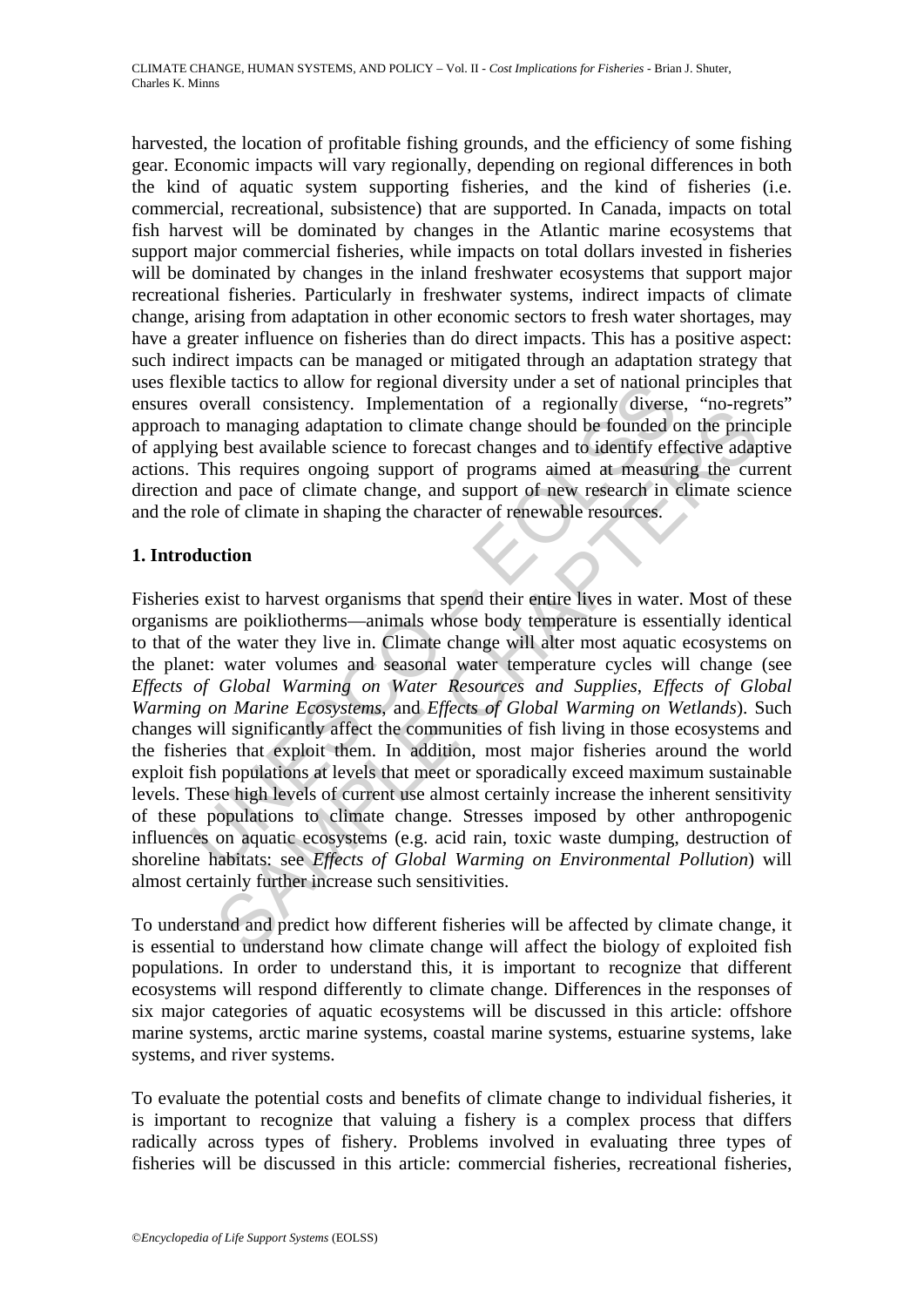and subsistence fisheries.

To develop a comprehensive appraisal of the overall costs and benefits of climate change to the fisheries of a nation, it is important to recognize regional disparities in both the kinds of ecosystems that support fisheries and the kinds of fisheries that they support. In this article, the fisheries of Canada are used to illustrate these types of disparities and the complexities they can generate in trying to arrive at a comprehensive national evaluation of costs and benefits.

## **2. Impacts of Climate Change on Fish**

If ypically, each species exhibits a characteristic preferred term individuals will choose to live in when given a choise.<br>Interimential probably as the preferred tent with the weak in the specified from below and drop ra information and growth into the mean given a contect. Natas on<br>the methodism, and growth rise slowly as the preferred tamperature<br>of from below and drop rapidly after it is exceeded (Figure 1), reaching zee<br>mperature. The The body temperature of a fish is essentially equal to the temperature of the water it lives in. Typically, each species exhibits a characteristic preferred temperature—the temperature individuals will choose to live in when given a choice. Rates of food consumption, metabolism, and growth rise slowly as the preferred temperature is approached from below and drop rapidly after it is exceeded (Figure 1), reaching zero at the lethal temperature. The preferred temperature, the temperature tolerance zones for various vital processes, and the lethal temperature are all species-specific characteristics. Tolerance zones vary widely in breadth, with zones for "complex" (i.e. those associated with individual growth and reproduction) processes typically narrower than zones for "simple" (i.e. those associated with basic survival) processes. All tolerance zones include the preferred temperature. In temperate climate regions (e.g. North America), common species of fish can be grouped into thermal guilds according to their preferred temperatures (Figure 2). The thermal guild scheme has provided a convenient framework for comparative studies of the temperature requirements of temperate fishes and has formed the basis for several comparative assessments of the potential effects of climate change on temperate freshwater fishes. For a given species, the daily activities that sustain the lives of individuals (e.g. feeding, predator avoidance, body maintenance, and growth) and the seasonal activities that maintain the existence of populations (e.g. gonad development, reproduction, and parental care) are shaped by both the thermal guild to which the species belongs and the annual water temperature pattern that individual fish experience (Figure 3).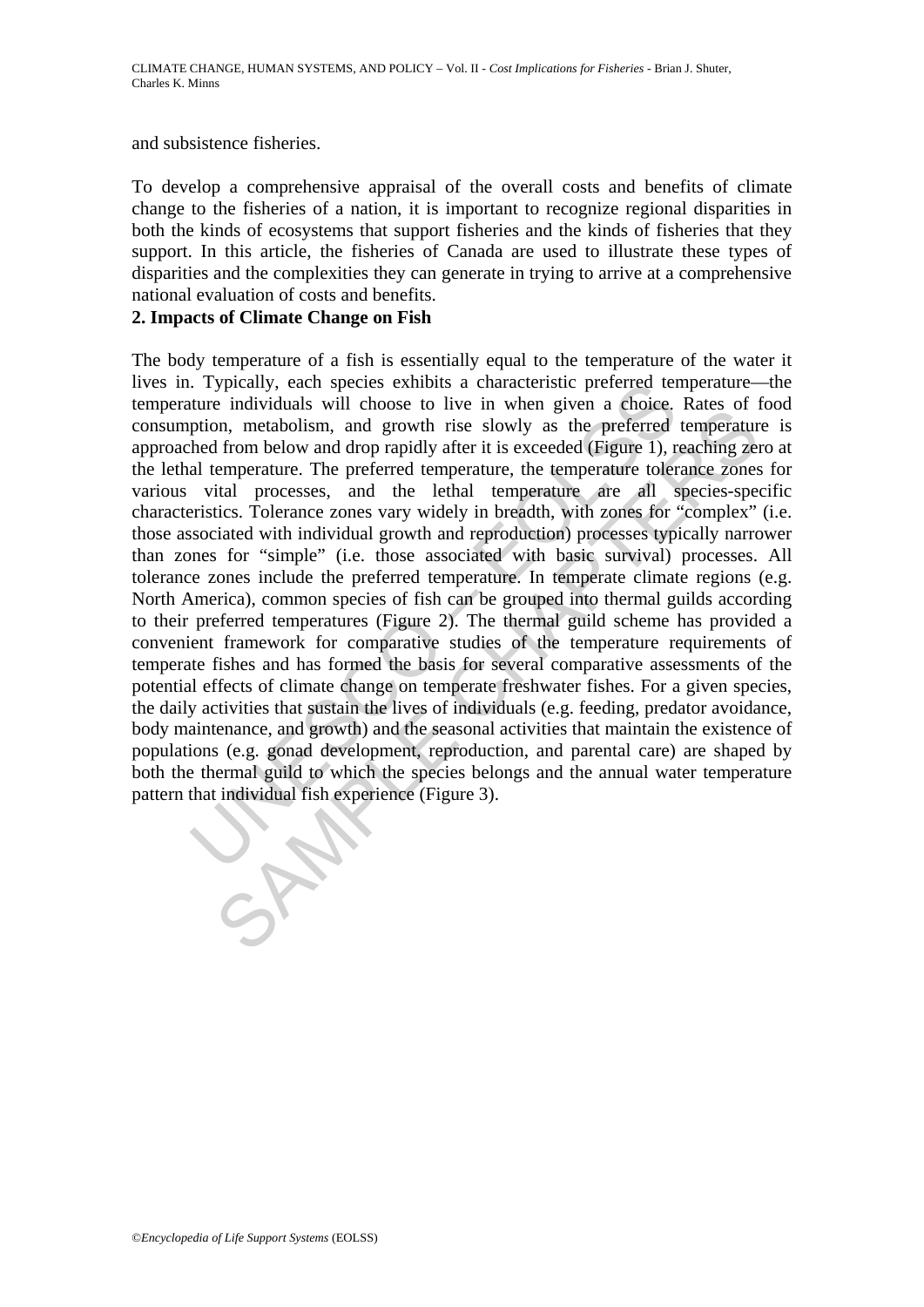

Frame and colored and the offering temperature<br>
U. Temperature selection by fish and its consequences. The scheme pillustrates a temperature choice experiment in which a fish is play<br>
warm at one end and cool at the other, Experienture<br>
Comperature<br>
Comperature<br>
Comperature<br>
Consequences S. The schematic diagram<br>
In at one end and cool at the other, and is allowed to choose where it will<br>
at the bottom illustrates how growth rate varies with Figure 1. Temperature selection by fish and its consequences. The schematic diagram at the top illustrates a temperature choice experiment in which a fish is placed in a tank that is warm at one end and cool at the other, and is allowed to choose where it will live. The graph at the bottom illustrates how growth rate varies with temperature when food is provided in abundance. Typically, the fish will choose the temperature (its preferred temperature—see arrow) that supports the highest growth rate.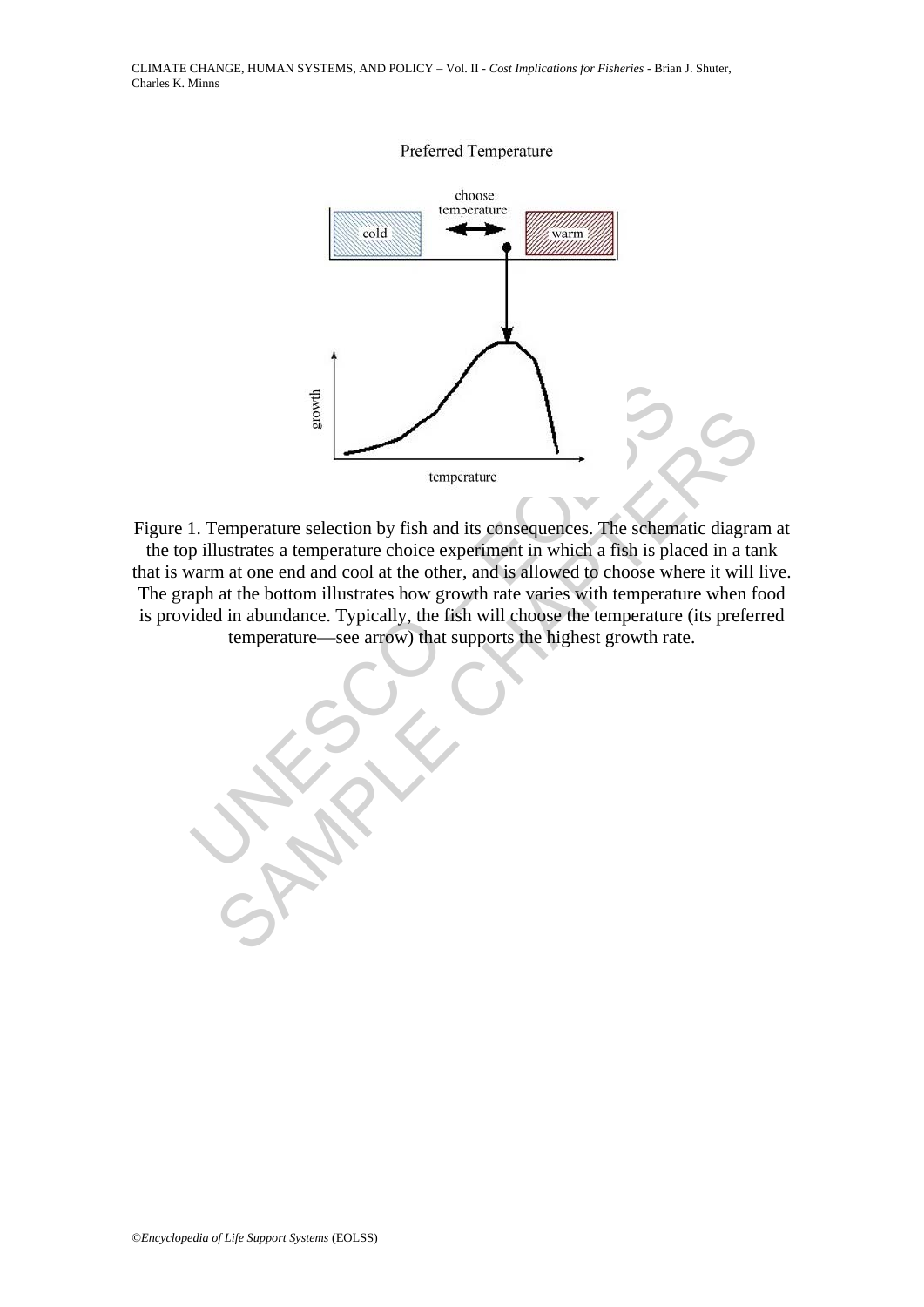

Figure 2. Grouping the common freshwater fish species of the North American Great Lakes Basin into thermal guilds: preferred temperatures for cold water fish center on 13°C, preferred temperatures for cool water fish center on 23°C, and preferred temperatures for warm water fish center on 29°C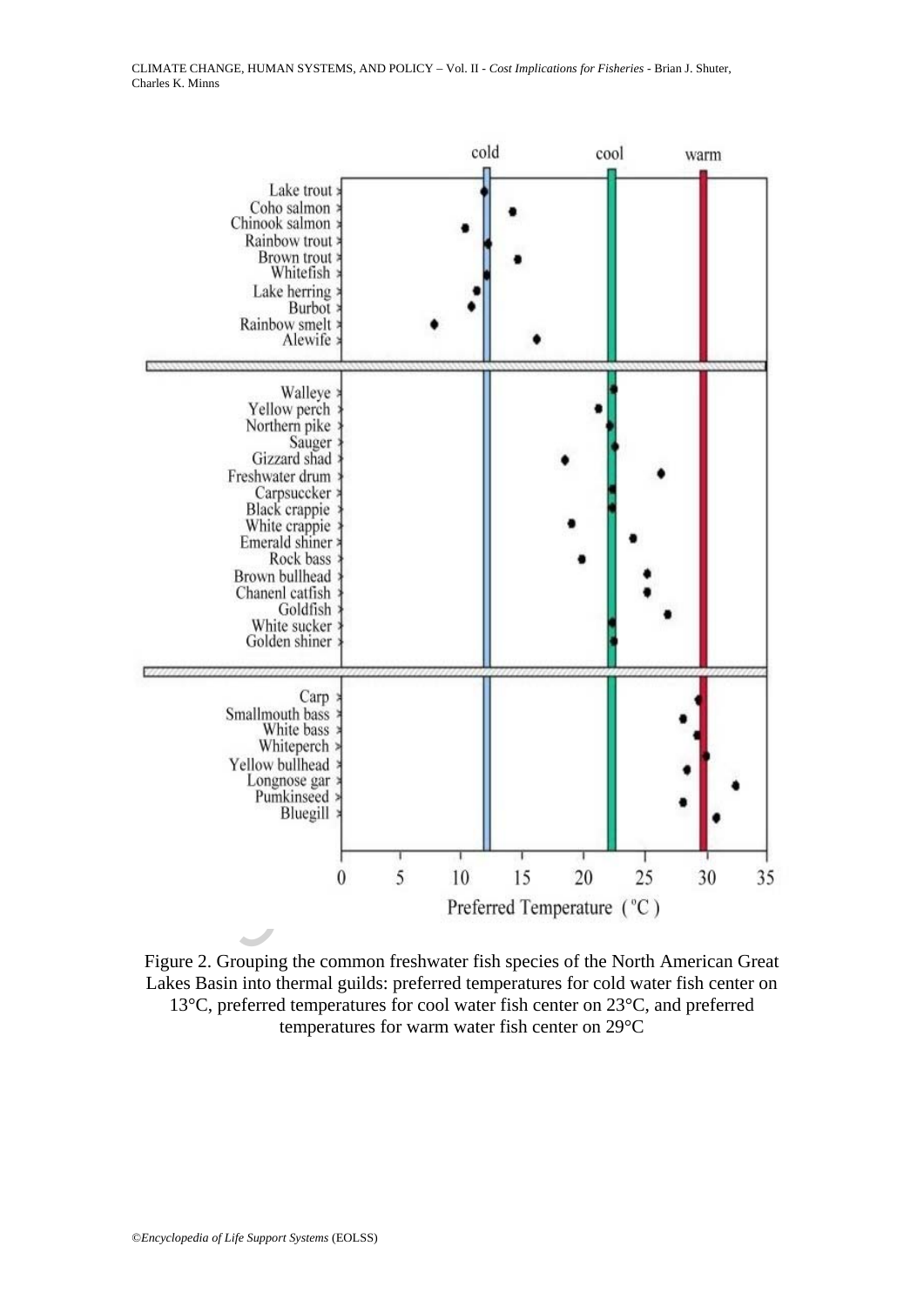

Figure 3. Annual water temperature cycles typical of those experienced by warm and cold water fish living in central North America. Both maximum summer surface-water temperatures ( $T_{\text{max}}$ ) and minimum winter temperatures ( $T_{\text{win}}$ ) are marked. The graph for the cold water species also gives the annual cycle of cooler temperatures typical of the deep water environments (the hypolimnion) of stratified lakes. Similar cooler summer temperatures are also found near groundwater discharges in rivers and streams. Superimposed on these water temperature cycles are generalized annual growth and reproduction periods typical of warm water and cold water fish. These periods are shaped by the annual temperature cycles through species-specific, critical temperatures

 $(T_{sp}$ —spawning temperature;  $T_{\text{pref}}$ —preferred temperature; and  $T_{\text{stv}}$ —starvation threshold temperature) that initiate significant life cycle events (e.g. fertilization) and initiate/terminate significant life cycle periods (e.g. growth, winter starvation).

Given the importance of temperature in shaping the vital activities of individual fish, fish populations should respond strongly to natural variations in climate that involve systematic changes in water temperature and water volume. Responses to such environmental changes (e.g. changes in sea level, changes in ocean current and upwelling patterns, changes in seasonal temperature cycles in lakes) have been documented for many freshwater and marine populations. These responses fall into two broad categories: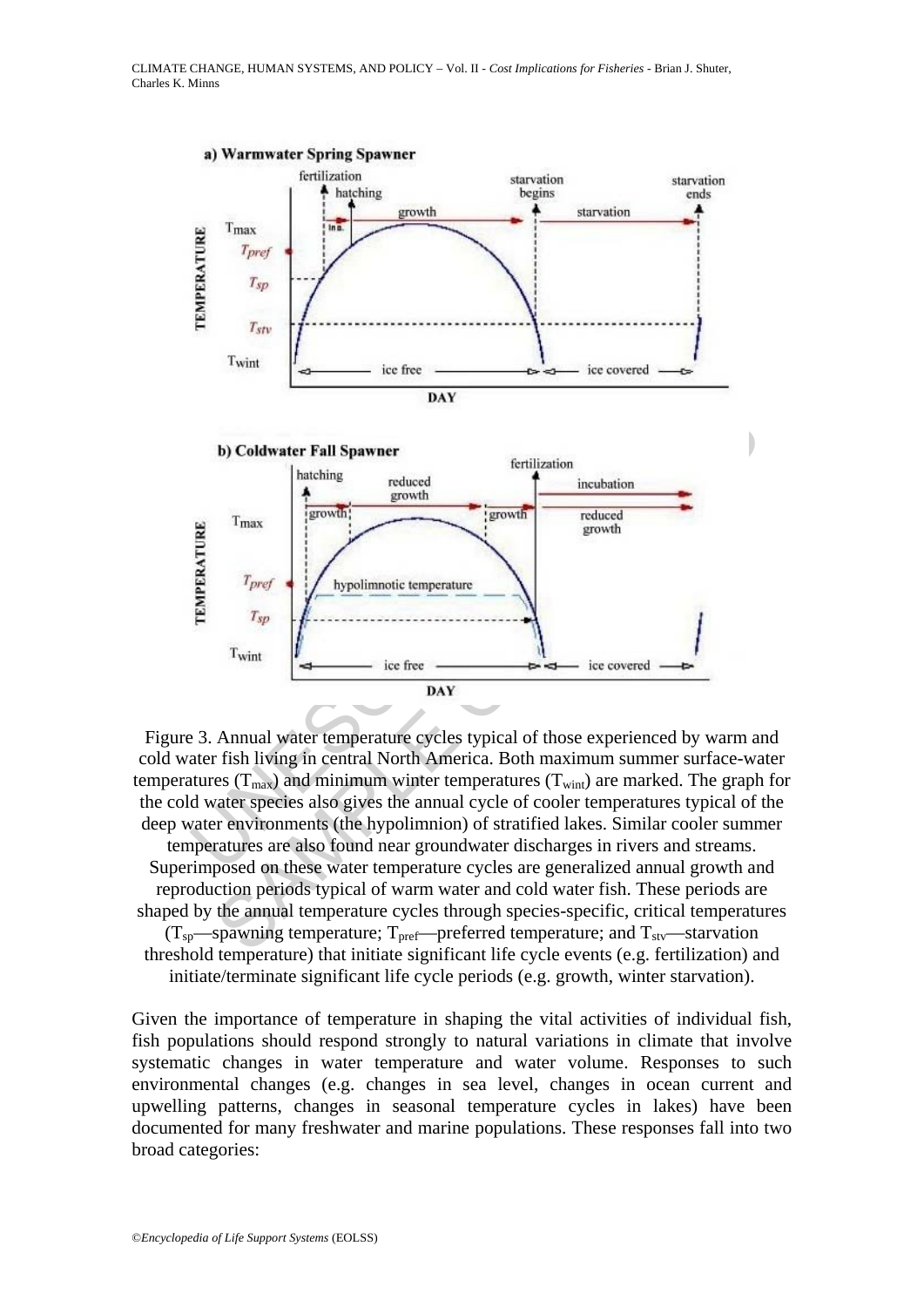- Changes in fish production in a particular locale
- Shifts in the overall productivity of entire fish communities
- Changes in the relative productivity of individual populations within a community
- Changes in fish spatial distributions
- Shifts in the zoogeographic centers and boundaries of individual species and species groups, as defined on large geographic scales
- Shifts in the local distributions of individual population members on small geographic scales

These categories of response include most of the projected effects of climate change on wild fish populations. Such responses will produce a variety of impacts on existing fisheries (Table 1). Most of these impacts will stem from two primary mechanisms:

- The overall sustainable harvest of fish will rise and fall with shifts in overall aquatic productivity
- Sustainable harvests from a specific population in a specific location may increase substantially or fall to zero depending on how new climate conditions and speciesspecific thermal characteristics interact to determine what the population's share of available production will be

| isheries (Table 1). Most of these impacts will stem from two primary mechanisms:                                                                                                                                                                                                                                                                                                                                                          |                                                                                                                                                                   |
|-------------------------------------------------------------------------------------------------------------------------------------------------------------------------------------------------------------------------------------------------------------------------------------------------------------------------------------------------------------------------------------------------------------------------------------------|-------------------------------------------------------------------------------------------------------------------------------------------------------------------|
| The overall sustainable harvest of fish will rise and fall with shifts in overall<br>$\bullet$<br>aquatic productivity<br>Sustainable harvests from a specific population in a specific location may increase<br>$\bullet$<br>substantially or fall to zero depending on how new climate conditions and species-<br>specific thermal characteristics interact to determine what the population's share of<br>available production will be |                                                                                                                                                                   |
| <b>Impacts on fish ecology</b>                                                                                                                                                                                                                                                                                                                                                                                                            | <b>Consequences for fisheries</b>                                                                                                                                 |
| Change in overall fish production in<br>most aquatic ecosystems                                                                                                                                                                                                                                                                                                                                                                           | Change in total sustainable harvest of fish<br>from each ecosystem                                                                                                |
| Change in relative productivity of<br>individual fish populations in most                                                                                                                                                                                                                                                                                                                                                                 | Change in the relative levels of exploitation<br>that can be sustainably directed against the                                                                     |
| aquatic ecosystems                                                                                                                                                                                                                                                                                                                                                                                                                        | fish populations of each ecosystem                                                                                                                                |
| Large-scale shifts in the geographic<br>distribution of species                                                                                                                                                                                                                                                                                                                                                                           | Change in the mixture of species that can be<br>sustainably harvested within a specific<br>geographic area<br>Change in location of profitable fishing<br>grounds |
| Small-scale shifts in the spatial                                                                                                                                                                                                                                                                                                                                                                                                         | Change in sustainable harvest for each                                                                                                                            |
| distribution of members of many                                                                                                                                                                                                                                                                                                                                                                                                           | population                                                                                                                                                        |
| populations                                                                                                                                                                                                                                                                                                                                                                                                                               | Change in efficiency of fishing gear leading<br>to change in sustainable levels of fishing<br>effort                                                              |
| <b>mit armitis</b>                                                                                                                                                                                                                                                                                                                                                                                                                        | $\alpha$ is the set of $\alpha$                                                                                                                                   |

Table 1. Likely impacts of climate change on fish ecology and consequences for fisheries

Given such impacts, effective human adaptation to the effects of climate change on fisheries would involve reallocation of harvest from those populations that are adversely affected by climate changes to those populations that benefit from such changes. However, there are strong inertial forces in both ecological systems and harvest systems that complicate this simple picture. In ecological systems, concurrent shifts in basic productivity and thermal conditions will cause significant restructuring of the fish community. This period of restructuring can be prolonged and will be characterized by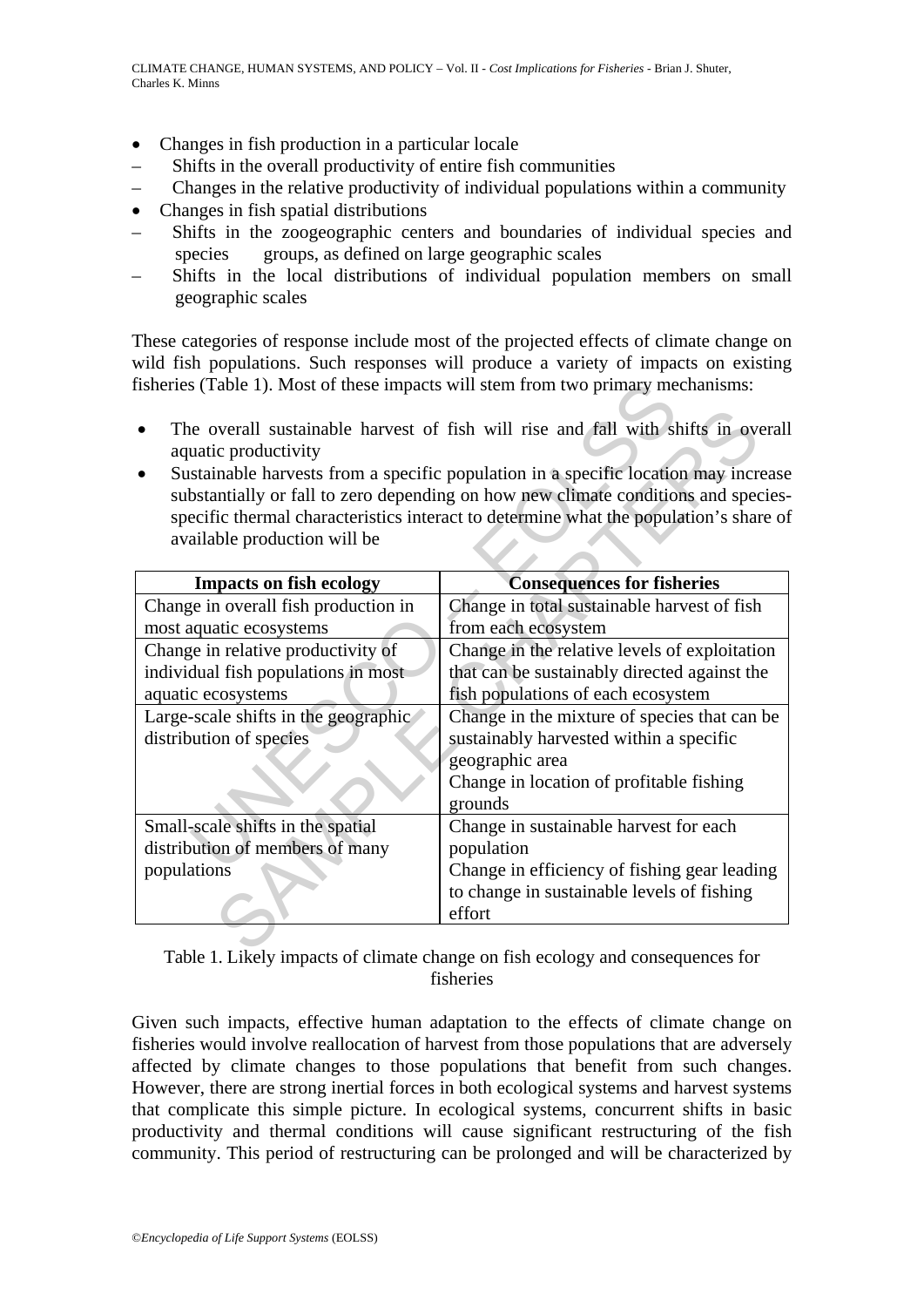great uncertainty in the sustainable harvests that can be assigned to any community member. Also, in any harvest system there are human preferences for particular species that are difficult to change. The existence of such preferences will tend to prolong exploitation of populations that should be protected. The risk associated with these internal lags is that unsustainable exploitation levels will be maintained on adversely affected populations, leading eventually to both population and fishery collapse. Such risks will increase as the rate of climate change increases.

For many marine and freshwater systems, current ecological knowledge is sufficient to provide a rough classification of fisheries according to whether they are likely to be positively or negatively affected by specific climatic changes. Tools that can provide more quantitative assessments of impact and define better management responses have yet to be developed.

> TO ACCESS ALL THE **25 PAGES** OF THIS CHAPTER, Click here

#### **Bibliography**

- - -

TRACTIVE ACCESS ALL THE 25 PAGES OF THIS CHAPT<br>
TO ACCESS ALL THE 25 PAGES OF THIS CHAPT<br>
TO ACCESS ALL THE 25 PAGES OF THIS CHAPT<br>
Puby<br>
R.J., ed. (1995). *Climate Change and Northern Fish Populations* (Proceeding<br>
B.C., FOR ACCESS ALL THE 25 PAGES OF THIS CHAPTER,<br>  $\frac{\text{Click here}}{\text{Vert}}$ <br>
S. (a.d. (1995). *Climatic Change and Northern Fish Populations* (Proceedings of Sympositional Research Council of Canada. [This voltime is a collection of re Beamish R.J., ed. (1995). *Climate Change and Northern Fish Populations* (Proceedings of Symposium, Victoria, B.C., October 1992) (Canadian Special Publication of Fisheries and Aquatic Sciences 121), 739 pp. Ottawa: National Research Council of Canada. [This volume is a collection of research papers focusing on the past and present impacts of climate variation on marine and freshwater fish populations; most of the papers present individual case studies of specific populations; marine populations of the North Pacific Ocean are emphasized.]

Everett J.T. (1996). Fisheries. *Climate Change 1995: Impacts, Adaptations and Mitigation of Climate Change: Scientific–Technical Analyses* (ed. R.T. Watson, M.C. Zinyowera and R.H. Moss), pp. 511–538. Cambridge, U.K.: Cambridge University Press. [This chapter is a global overview of potential effects of climate change on fisheries, as suggested by the climate change scenarios developed in the Second Assessment of the International Panel on Climate Change.]

Mann K.H. and Lazier J.R.N. (1996). *Dynamics of Marine Ecosystems: Biological-Physical Interactions in the Oceans*, 2nd ed., 394 pp. London: Blackwell Science. [This book provides a very clear synoptic account of the role climate plays in shaping the environments that support marine fisheries.]

Markham A., Dudley N. and Stolton S. (1993). *Some Like It Hot: Climate Change, Biodiversity, and the Survival of Species*, 144 pp. Gland, Switzerland: WWF International. [This book provides a good, nontechnical overview of the impacts that climate change may have on both aquatic and terrestrial biota.]

Newell D. and Ommer R.E., eds. (1999). *Fishing Places, Fishing People*, 374 pp. Toronto: University of Toronto Press. [This book presents a series of case studies illustrating the impacts of environmental and social change on small, traditional fishing communities.]

Regier H.A., Magnuson J.J. and Coutant C.C., eds. (1990). Introduction to proceedings: symposium on effects of climate change on fish. *Transactions. American Fisheries Society* **119**(2), 173–175. [This volume is a collection of research papers focusing on possible effects of climate change on both